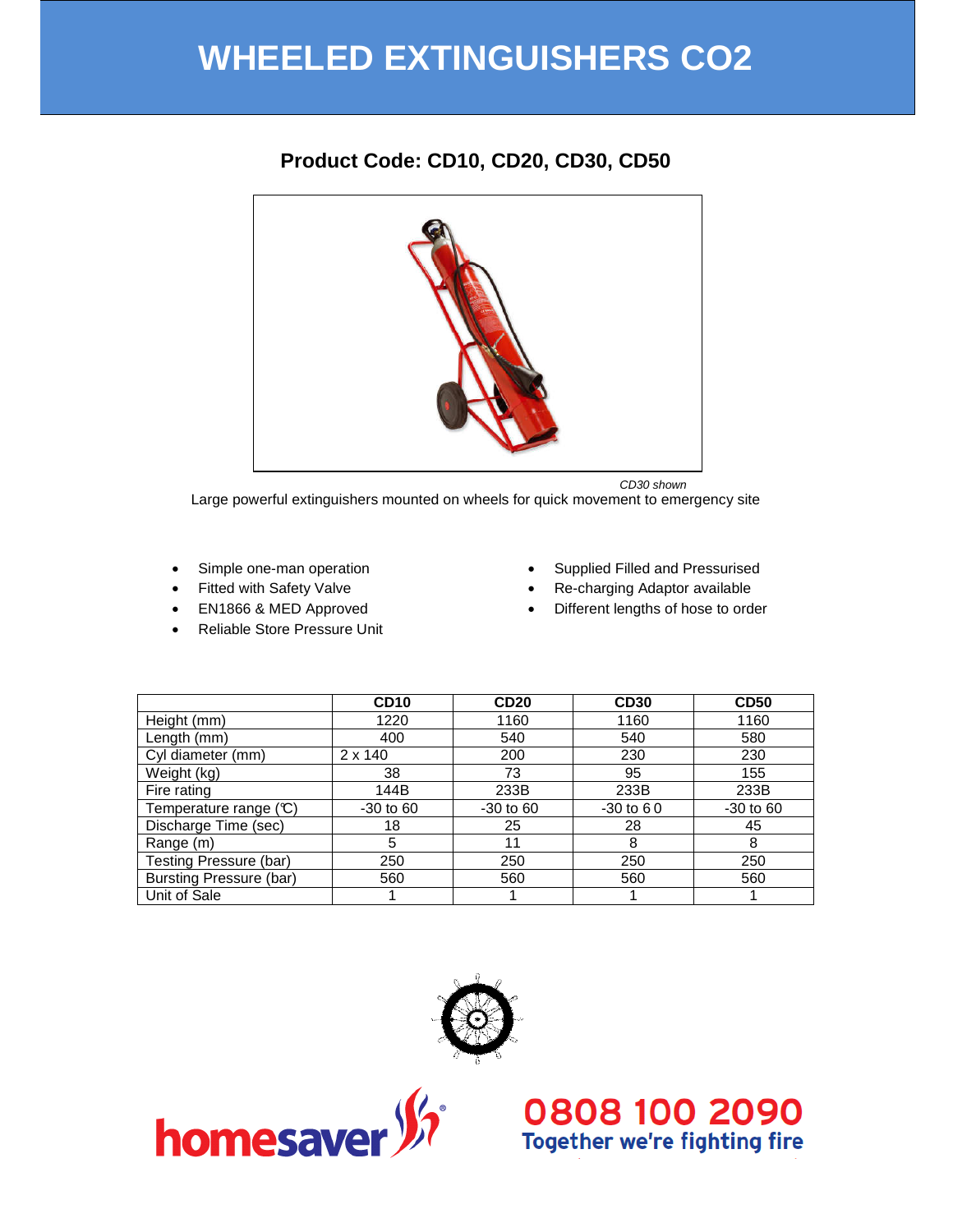# **MATERIAL SAFETY DATA SHEET**

# **PRODUCT: Carbon Dioxide**

# **1.IDENTIFICATION OF THE PREPARATION AND OF THE COMPANY**

- 1.1 **IDENTIFICATION OF THE PREPARATION: Carbon Dioxide**
- 1.2 **COMPANY IDENTIFICATION** Homesaver

Sentura House 3 Lands End Way OAKHAM Rutland LE15 6RB

1.4 **EMERGENCY TELEPHONE:** 01752 770478

# **2.COMPOSITION/INFORMATION ON INGREDIENTS**

Substance name : Contents CAS No EC No Annex No Classification Carbon dioxide 100% 124-38 204-696-9 ---- Contains no other components or impurities which will influence the classification of the product.

# **3.HAZARDS IDENTIFICATION**

Hazards identification : Liquefied gas. In high concentrations may cause asphyxiation

## **4.FIRST AID MEASURES**

Inhalation : In high concentrations may cause asphyxiation. Symptoms may include loss of mobility/consciousness. Victim may not be aware of asphyxiation. Low concentrations of CO2 cause increased respiration and headache. Remove victim to uncontaminated area wearing self contained breathing apparatus. Keep victim warm and rested. Call a doctor. Apply artificial respiration if breathing stopped. Skin/eye : Immediately flush eyes thoroughly with water for at least 15 minutes. Contact : In case of frostbite spray with water for at least 15 minutes. Apply a sterile dressing. Obtain medical assistance.

Ingestion : Ingestion is not considered a potential route of exposure.

# **5.FIRE-FIGHTING MEASURES**

Not applicable as carbon dioxide is non-flammable and non combustible. Exposure to fire may cause containers to rupture/explode.

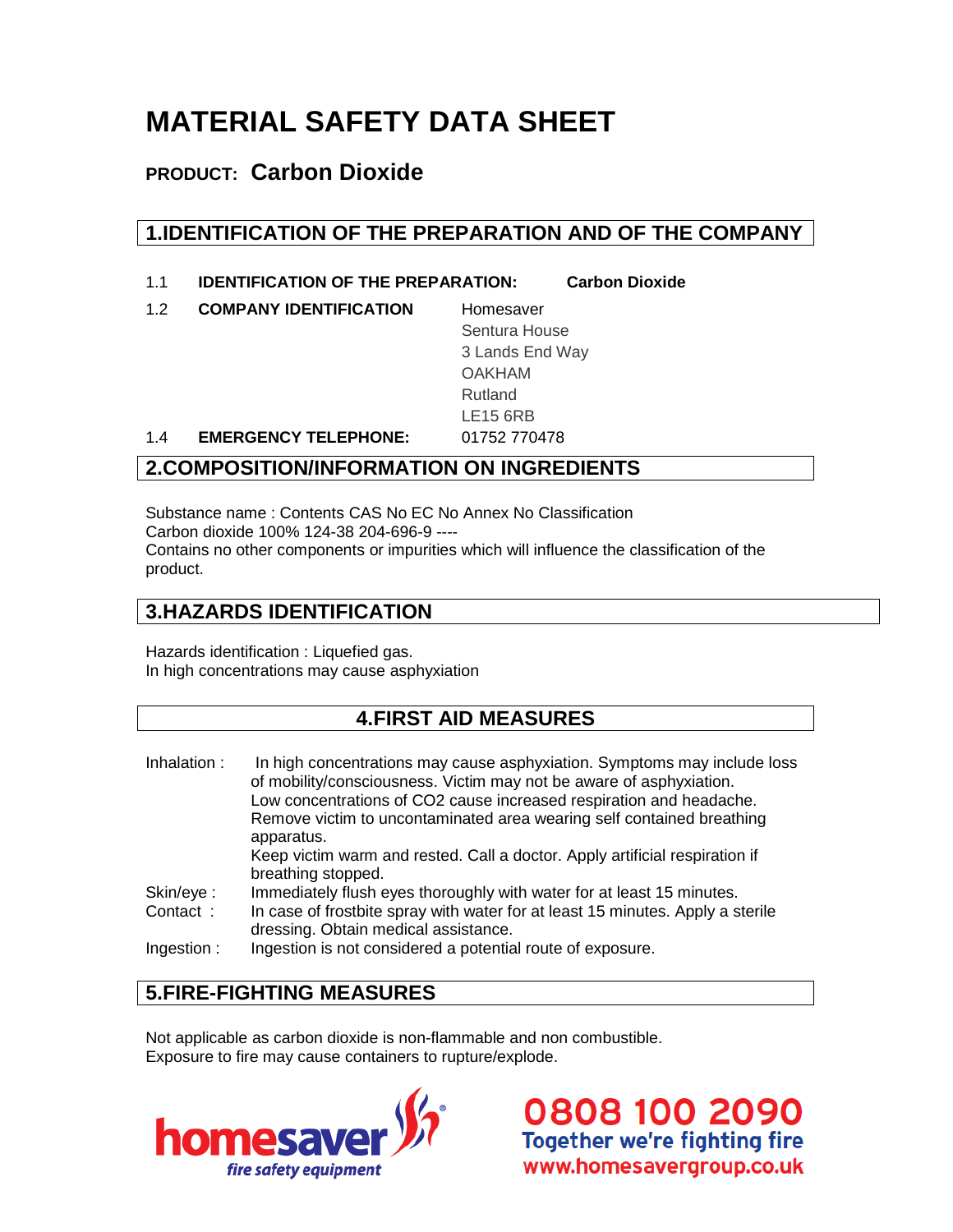#### **6.ACCIDENTIAL RELEASE MEASURES**

| Personal precautions :                           | Evacuate area.<br>Wear self-contained breathing apparatus when entering area<br>unless atmosphere is proved to be safe.<br>Ensure adequate air ventilation. |
|--------------------------------------------------|-------------------------------------------------------------------------------------------------------------------------------------------------------------|
| Environmental precautions : Try to stop release. | Prevent from entering sewers, basements and workpits, or any<br>place where its accumulation can be dangerous.                                              |
| Methods for cleaning up:                         | Ventilate area.                                                                                                                                             |

#### **7.HANDLING AND STORAGE**

| <b>Storage Handling:</b> | Keep container below 50%C in a well ventilated place.                        |
|--------------------------|------------------------------------------------------------------------------|
|                          | Suck back of water into the container must be prevented.                     |
|                          | Do not allow backfeed into container.                                        |
|                          | Use only properly specified equipment which is suitable for this<br>product, |
|                          | Its supply pressure and temperature. Contact your gas supplier               |
|                          | if in doubt.                                                                 |
|                          | Refer to supplier's container handling instructions.                         |

#### **8.EXPOSURE CONTROLS/PERSONAL PROTECTION**

| <b>Personal protection:</b>   | Ensure adequate ventilation.              |
|-------------------------------|-------------------------------------------|
| <b>Occupational Exposure:</b> | Carbon dioxide: TLV©-TWA (ppm): 5000      |
| Limits                        | Carbon dioxide: TLV©-STEL (ppm): 30000    |
|                               | Carbon dioxide: OEL (UK)-LTEL (ppm): 5000 |
|                               | Carbon dioxide: OEL (UK)-STEL (pm): 15000 |
|                               | Carbon dioxide: MAK - Germany (ppm): 5000 |

### **9.PHYSICAL AND CHEMICAL PROPERTIES**

Physical state at 20°C : Liquefied gas. Colour : Colourless. Odour : No odour warning properties. Molecular weight : 44 Melting point  $(C)$  :  $-56.6$ Boiling point  $(C)$  :  $-78.5$  (s) Critical temperature  $(C)$  : 30 Vapour pressure  $(20\textdegree\textdegree)$  : 57.3bar Relative density, gas (air=1) : 1.52 Solubility in water (mg/l) : 2000 Flammability range (vol% in air) : Non flammable Other data : Gas/vapour heavier than air. May accumulate in confined spaces, particularly at or below ground level.

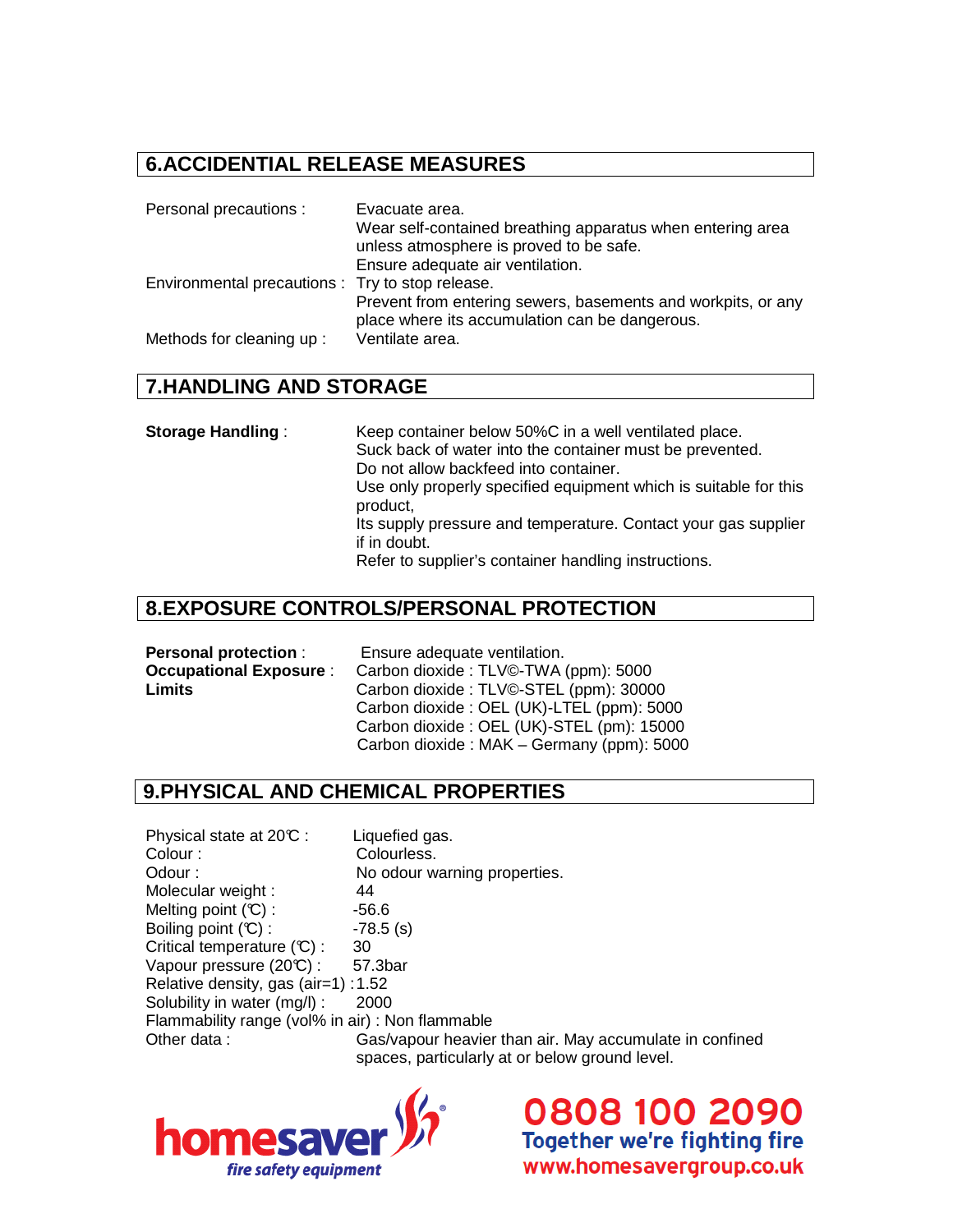# **10.STABILITY AND REACTIVITY**

Stability and reactivity : Stable under normal conditions

#### **11.TOXICOLOGICAL INFORMATION**

Toxicity information : In high concentrations cause rapid circulatory insufficiency. Symptoms are headache, nausea and vomiting, which may lead to unconsciousness.

#### **12.ECOLOGICAL INFORMATION**

Ecological effects information: When discharged in large quantities may contribute to the Greenhouse effect. Global warming factor (CO2=1) : 1

#### **13.DISPOSAL CONSIDERATIONS**

General : Do not discharge into any place where its accumulation could be dangerous. Discharge to atmosphere in a well ventilated place. Discharge to atmosphere in large quantities should be avoided. Contact supplier if guidance is required.

#### **14.TRANSPORT INFORMATION**

When transported in a cartridge or side cylinder the cylinder is considered a class 2.2 hazard. The proper shipping name shall be CARBON DIOXIDE and the number is UN 1013.

When transported in a stored pressure or cartridge type fire extinguisher, the fire extinguisher is considered a class 2.2 hazard. The proper shipping name shall be FIRE EXTINGUISHER and the number is UN 1044

#### **15.REGULATORY INFORMATION**

Symbol(s) : None R Phrase(s) : None S Phrase(s) : None

EC Classification : Not included in Annex 1. Not classified as dangerous preparation/substance. EC Labelling : No EC labelling required.